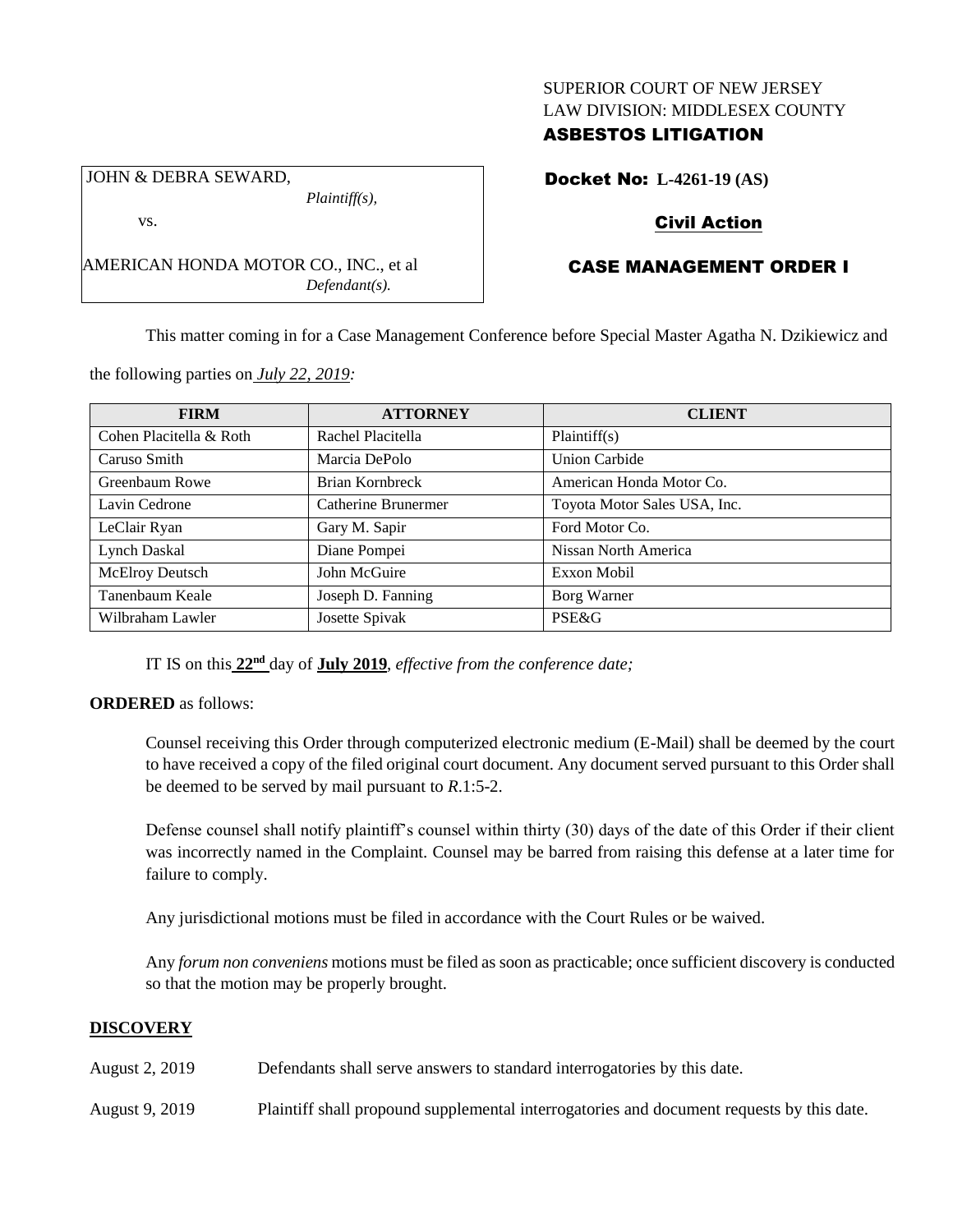| September 9, 2019  | Defendants shall serve answers to supplemental interrogatories and document requests by this<br>date.                                                                                                       |
|--------------------|-------------------------------------------------------------------------------------------------------------------------------------------------------------------------------------------------------------|
| August 9, 2019     | Defendants shall propound supplemental interrogatories and document requests by this date.                                                                                                                  |
| September 9, 2019  | Plaintiff shall serve answers to supplemental interrogatories and document requests by this<br>date.                                                                                                        |
| September 20, 2019 | Fact discovery, including depositions, shall be completed by this date. Plaintiff's counsel shall<br>contact the Special Master within one week of this deadline if all fact discovery is not<br>completed. |
| September 20, 2019 | Depositions of corporate representatives shall be completed by this date.                                                                                                                                   |

#### **EARLY SETTLEMENT**

September 30, 2019 Settlement demands shall be served on all counsel and the Special Master by this date.

### **MEDICAL EXPERT REPORT**

- September 30, 2019 Plaintiff shall serve medical expert reports by this date.
- September 30, 2019 Upon request by defense counsel, plaintiff is to arrange for the transfer of pathology specimens and x-rays, if any, by this date.
- November 15, 2019 Defendants shall identify its medical experts and serve medical reports, if any, by this date. In addition, defendants shall notify plaintiff's counsel (as well as all counsel of record) of a joinder in an expert medical defense by this date.

#### **LIABILITY EXPERT REPORTS**

- September 30, 2019 Plaintiff shall identify its liability experts and serve liability expert reports by this date or waive any opportunity to rely on liability expert testimony.
- November 15, 2019 Defendants shall identify its liability experts and serve liability expert reports, if any, by this date or waive any opportunity to rely on liability expert testimony.

#### **SUMMARY JUDGMENT MOTION PRACTICE**

- September 27, 2019 Plaintiff's counsel shall advise, in writing, of intent not to oppose motions by this date.
- October 11, 2019 Summary judgment motions shall be filed no later than this date.
- November 8, 2019 Last return date for summary judgment motions.

#### **ECONOMIST EXPERT REPORTS**

- September 30, 2019 Plaintiff shall identify its expert economists and serve expert economist report(s), if any, by this date or waive any opportunity to rely on economic expert testimony.
- November 15, 2019 Defendants shall identify its expert economists and serve expert economist report(s), if any, by this date or waive any opportunity to rely on economic expert testimony.

 $\_$  , and the set of the set of the set of the set of the set of the set of the set of the set of the set of the set of the set of the set of the set of the set of the set of the set of the set of the set of the set of th